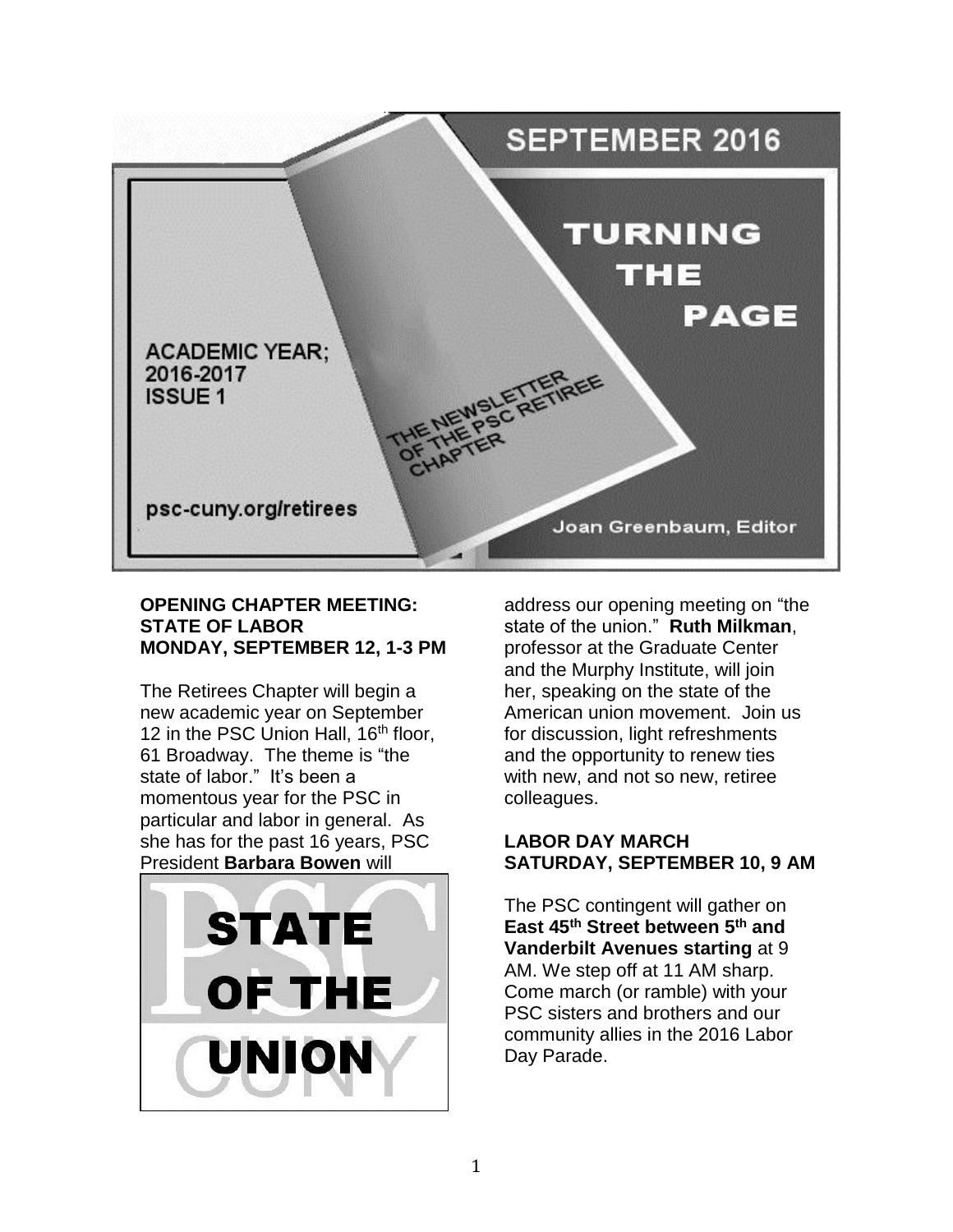#### To RSVP visit [http://psc](http://psc-cuny.org/news-events/form/march-psc-nyc-labor-day-parade)[cuny.org/news-events/form/march](http://psc-cuny.org/news-events/form/march-psc-nyc-labor-day-parade)[psc-nyc-labor-day-parade](http://psc-cuny.org/news-events/form/march-psc-nyc-labor-day-parade)

The Labor Day Parade is our chance to talk to our labor brothers and sisters about how quality public higher education is everyone's right and needs public investment. Our recent contract fight put this idea on the table and in the minds of working-class New York. We need to keep it there.

A large PSC turnout bearing this consistent message lets New York know that we are in this struggle for the long haul. We are committed to quality public higher education as a right for all New Yorkers. It is a banner we carry all day every day, not just when our contract expires. It is one part, but a key part, of the common struggle to preserve and expand public services and defend the public good.

Our fight for access to quality public higher education is as much a part of the fight for working-class New York as is our ongoing struggle to defend and expand the social safety net. It's the same struggle, the same fight! See you there.

#### **OCTOBER CHAPTER MEETING: ELECTIONS FORUM SAVE THE DATE! Wednesday, October 5, 1-3 PM**

Speakers to be announced. Because the first Monday in October, when we normally meet, is Rosh Hashanah and the second Monday is Columbus Day, we've scheduled a rare Wednesday meeting. Mark the change in your calendars. Same

place, same time: PSC Union Hall, 16<sup>th</sup> floor, 61 Broadway.

#### **RETROACTIVE PAY DUE TO RETIREES**



Retirees who worked any of the years between 2012 and 2016 will receive retroactive pay. CUNY has promised to work with the state payroll office to expedite payment. A number of retirees have inquired about when this will happen. The answer is unclear because of CUNY's lack of urgency and the inherent complications involved in calculating back pay (and pensions) for retirees.

Despite intense pressure from the PSC throughout the summer, CUNY management has not moved with any urgency on the issue of back pay and the new salary increases. As we go to press, there is no movement on pay dates and salary increases. Go to

[https://actionnetwork.org/letters/wher](https://actionnetwork.org/letters/where-is-my-raise) [e-is-my-raise](https://actionnetwork.org/letters/where-is-my-raise) and send a message to Chancellor James Milliken urging him to act immediately to provide the pay to which you are entitled.

The complications involved in calculating back pay for retirees are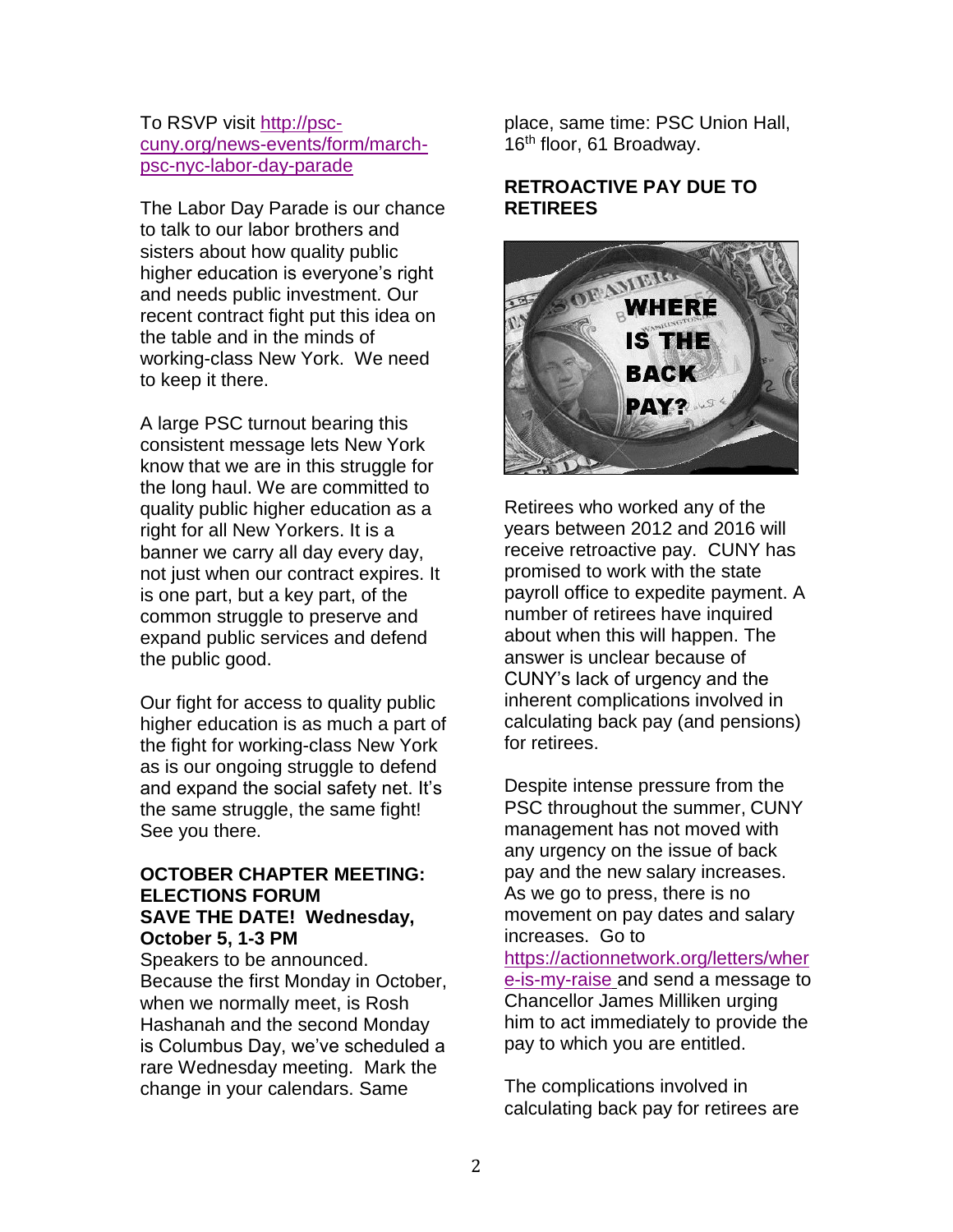explained in this excerpt from the PSC's Contract FAQs web page:

*One of the union's priorities—and one we achieved—was to include those who had retired during the contract period in applicable retroactive pay. As with other salary, taxes and pension contributions will be deducted from your retroactive pay, and CUNY will make pension contributions based on the amount you receive. It may take several months, however, for the City and State to calculate retroactive pay for retirees. You will not receive the retro pay or the contribution adjustments until 2017, and it may take even longer for those in TRS to have your benefit level adjusted. (For updates on TRS adjustments, contact TRS.) You should contact the payroll office at the college where you worked so they know where to send your check and can tell you when to expect it. [<psc](http://psc-cuny.org/ContractFAQs#retired)[cuny.org/ContractFAQs#retired>](http://psc-cuny.org/ContractFAQs#retired)*

Check the website <psc-cuny.org> for updates. As soon as the PSC has information on payment dates, it will post the update on the website.

# **HAVE YOU RENEWED YOUR PSC RETIREE MEMBERSHIP?**

You should have received an invoice for \$71 for dues for the academic year (September 2016 through August 2017). If you haven't already, please send your check to the PSC. If you did not receive an invoice or misplaced it, call the PSC Membership Department at 212-354- 1252.

# **RETIREES WALK AND TALK AND CYCLE**



# **Brooklyn Heights Walking Tour**

# **Thursday, September 22, 11-12:30, Plus Lunch**

Meet in front of Brooklyn Borough Hall. [2,3,4,5 trains to Borough Hall; A,C,F to Jay St./Metrotech Sta.; R to Court St.]

Following the success of a tour of the Lower East Side last year, Steve Levine will take us through the historic neighborhood of Brooklyn Heights, which was designated as New York City's first historic district in 1965. Of the 1,100 buildings within the district, 600 were built before 1860. We will pass houses representing every urban architectural style of the 19<sup>th</sup> and early 20<sup>th</sup> Centuries. Among the highlights of the tour are Packer Collegiate Institute, Riverside Apartments (model homes for working-class tenants), Grace Church, the Heights Promenade and Plymouth Church of the Pilgrims.

We will stop for lunch at Teresa's Restaurant on Montague Street, notable for its Polish soups, pierogi and blintzes. The tour will conclude with an optional walk across the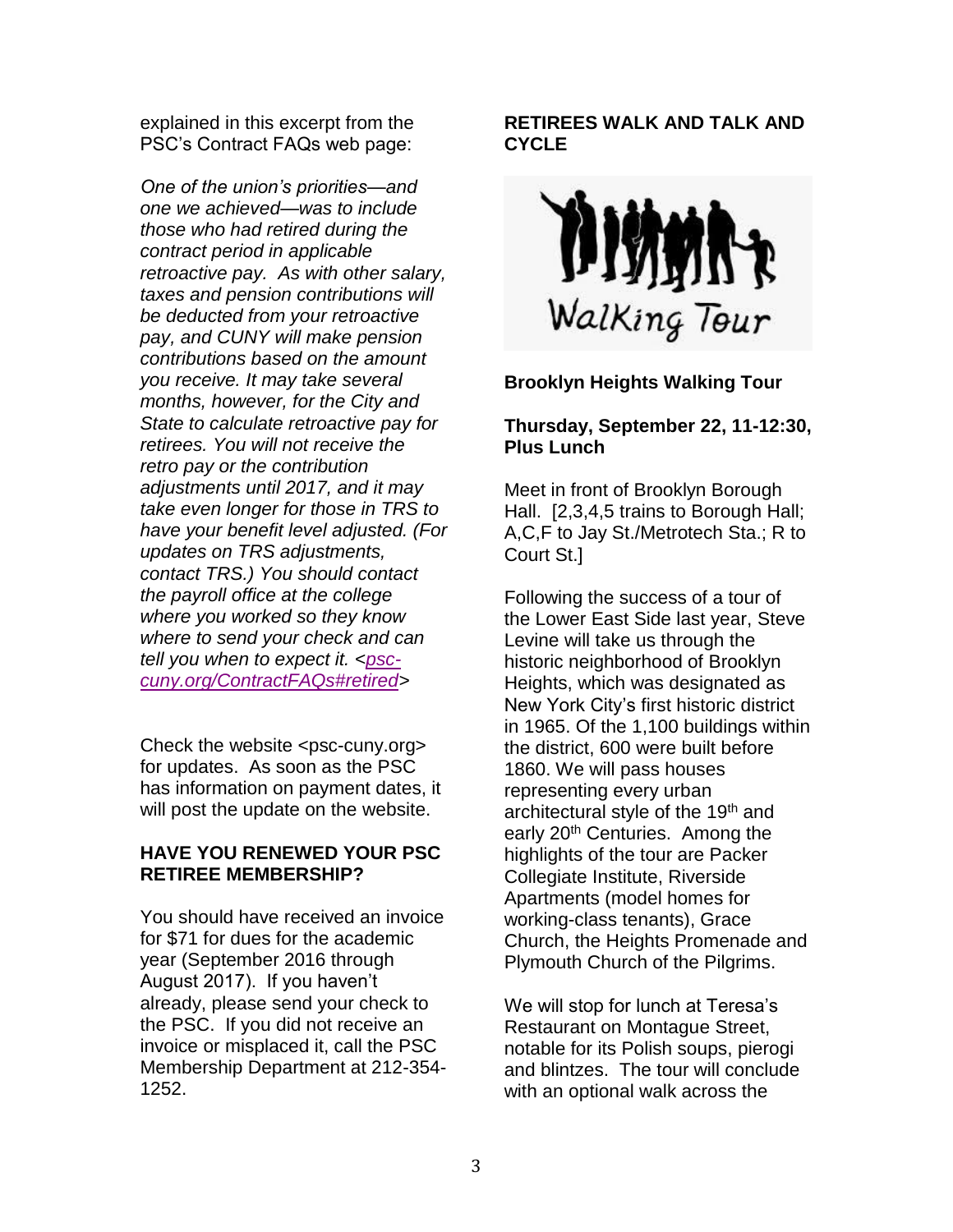Brooklyn Bridge. Steve Levine teaches urban history at City College's Center for Worker Education.

Please email Steve Leberstein at **[sleberstein@gmail.com](mailto:sleberstein@gmail.com)** to sign up & put **Brooklyn tou**r in the subject line. Space is limited!

#### **Baruch Area Walking Tour**

#### **Friday, October 14, 11-12:30, Plus Lunch**

Inspired by a Retirees Chapter walk that focused on the social ecology of a neighborhood around City College last spring, Bert Hansen (emeritus, history, Baruch) is offering to lead a walk in the area of Baruch College illustrating several basic architectural styles of NYC buildings with the goal of helping people to picture the era as the buildings were erected.

Of special interest is the fact that for most of the 20<sup>th</sup> Century, the neighborhood was home to major social-welfare institutions. Most of their buildings have survived, often as luxury residences in today's market. The walk will visit examples from 150 years of city history, including Neo-Classical, Beaux-Arts, Deco (post office with New Deal murals) and Modern styles. This walk is intentionally introductory, for people who want to gain a new awareness of what they can see when they explore NYC on their own. Architecture buffs are welcome, but experts might be disappointed. As is now a PSC Retiree Chapter tradition, we will end with lunch, this time at an Indian or

South Asian buffet. For more information, contact Bert at [Bert.Hansen@baruch.cuny.edu.](mailto:Bert.Hansen@baruch.cuny.edu)

Please email Steve Leberstein at [sleberstein@gmail.com](mailto:sleberstein@gmail.com) to sign up & put **Baruch tou**r in the subject line. Space is limited!

**Tour De Bronx by Bike**

# **Sunday, October 23, Beginning 8 AM**



**Cyclists, save the date.** PSC retirees may wish to join thousands of participants cycling through the burgeoning neighborhoods, scenic waterfronts and greenways of the Bronx in the largest free cycling event in New York State. Google "Tour De Bronx 2016" to find out more about the ride and how to sign up. And then, to find out how to hook up with PSC retirees, email Eileen Moran at

**[eileenmoran7@gmail.com](mailto:eileenmoran7@gmail.com)** with the **Tour de Bronx** in the subject line.

Choose one of two rides. The 25 mile route takes riders through the south, east and mid portion of the borough including the Mott Haven district, Clason Point along the East River, and the largest park in New York City, Pelham Bay Park boasting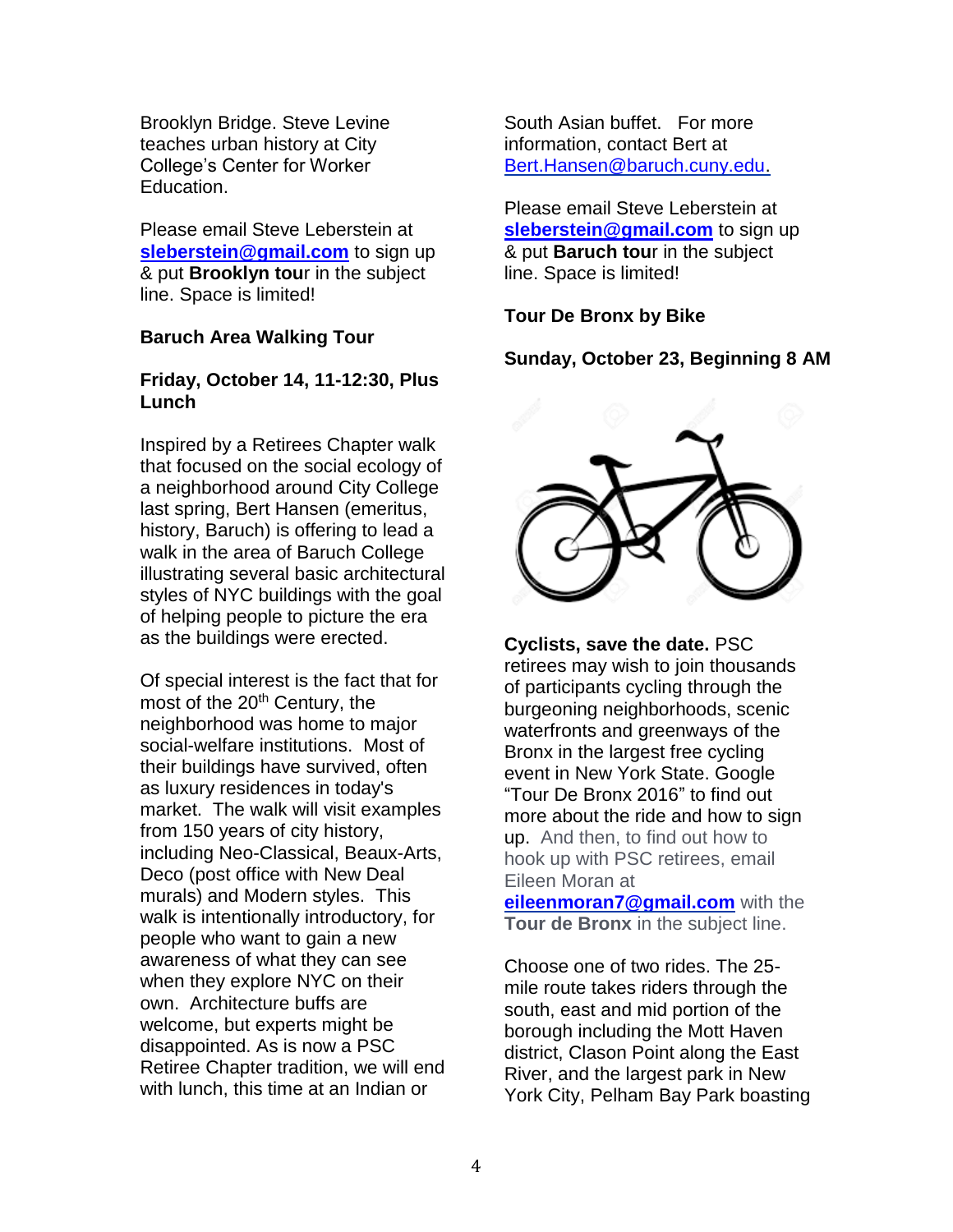nearly 3,000 acres of natural forest. The 40-mile route also includes a visit to the historic Fort Schuyler on the Throgs Neck peninsula, the nautical community of City Island and northern portions of the borough, like Woodlawn and Riverdale. Both rides conclude at the iconic New York Botanical Garden where riders receive a complimentary souvenir t-shirt and enjoy a live musical performance.

#### **NOTES FROM BEYOND NEW YORK CITY**

Hello everyone.

I enjoy getting the PSC retiree report and reading about all the wonderful things you are doing in NYC. Five years ago I retired to Baltimore with my husband, Fred Pincus. Our son and daughter-in-law live here so it was a natural place to retire. However, I do miss NYC. I have an article that will be published on my mixed experience of retirement. It is called "Retiree" and can be found on my website at

https://nataliesokoloff.wordpress.com /memoir/retiree/. If anyone lives in or visits Baltimore, please make sure to look us up: nsokoloff@jjay.cuny.edu.

Natalie J. Sokoloff, Professor Emerita of Sociology John Jay College of Criminal Justice City University of New York (C): 410-790-8088

nsokoloff@jjay.cuny.edu www.nataliesokoloff.wordpress.com

Co-Editor, Domestic Violence at the Margins: Race, Class, Gender &

**Culture** Co-Editor, The Criminal Justice System and Women, 3 Ed.

#### **BOOK REVIEW**

**Abe and Julia: Honor & Survival During Hoover's Reign by David Kotelchuck** 



Many people know about the excesses—legal and illegal—of Hoover's FBI, a.k.a. McCarthyism. The stories most of us know are about Hoover's more prominent victims, especially the actors, writers or screenwriters like Dalton Trumbo who went to prison for contempt of Congress rather than "name names" of friends or colleagues.

Kotelchuck's memoir of the FBI's persecution of his parents beautifully portrays the impact of the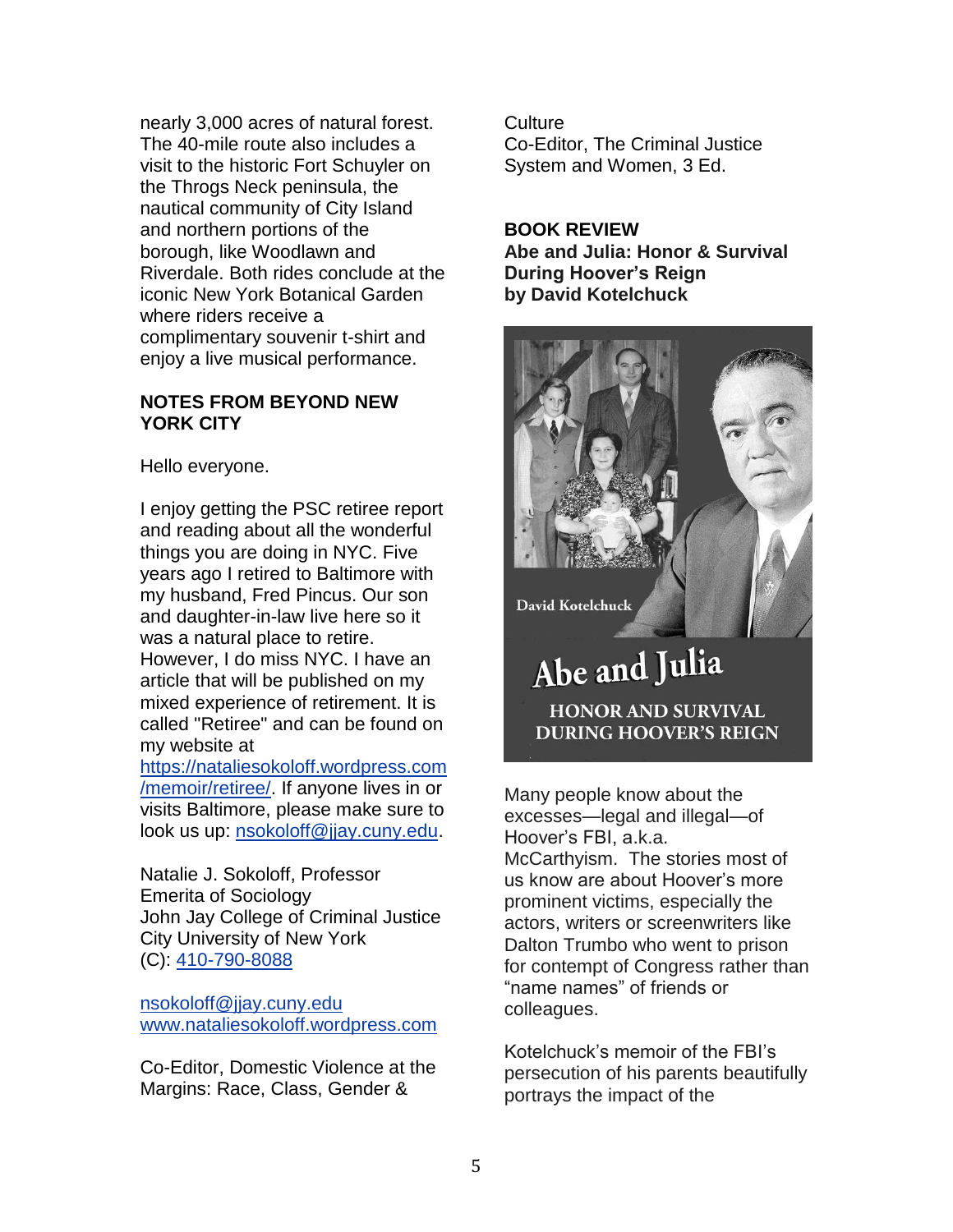FBI's hostile, extra-legal, mistreatment of ordinary people because of their beliefs. His parents, Abe and Julia, endured years of physical surveillance as well as having their phone tapped and their mail read. Not content with removing Abe from his federal job based on false evidence, the FBI visited each of his subsequent employers to ensure any future employment would be short lived. As Kotelchuck's book documents, throughout, Abe and Julia acted with integrity—no small feat under such oppression.

The Freedom of Information Act (FOIA) passed in the 1970s provided access to FBI files that clearly affirmed Hoover's cavalier trampling on the civil rights of thousands of Americans during the Cold War hunt for communists or communist sympathizers. It was a broad enough brush to harass anyone.

Unless you had a close friend or family member victimized by Hoover's FBI, as Kotelchuck did, it is hard to imagine the extraordinary lengths the State went to persecute communists or those suspected of being communists, or empathetic to communist or socialist ideals. Government employees, including thousands of college professors and public school teachers, lost their jobs, all without due process.

*Abe and Julia* is well written and is immensely valuable, especially now as we witness a resurgence of some aspects of McCarthyism—notably broad sweeping suspicion of others, albeit with new labels—Muslims,

Mexicans, immigrants. With the newer surveillance techniques of the internet age, and the powers granted to Homeland Security, we cannot afford the passivity that comes from not knowing our history and its threat to repeat itself.

The PSC Retirees Social Issues Book Group read this book and had a fascinating afternoon discussing it and our memories of the Fifties. -Eileen Moran

# **RETIREMENT REFLECTIONS**

Marie Jean Lederman



Miraculously, it has been twenty-five years since I retired. Most of the prior decades, I was in the English Department at Baruch with time off to direct the Freshman Skills Assessment Program and the Instructional Resource Center in the Office of Academic Affairs. Later I worked at LaGuardia. In ancient times, I was an undergraduate art major who switched to English because I fell in love with Lord Byron.

I planned to spend my life writing about the sex lives of the Romantic poets. Instead, I came to CUNY and became inspired by my SEEK and then Open-Admissions students. Whether I was teaching writing or literature, I incorporated visits to a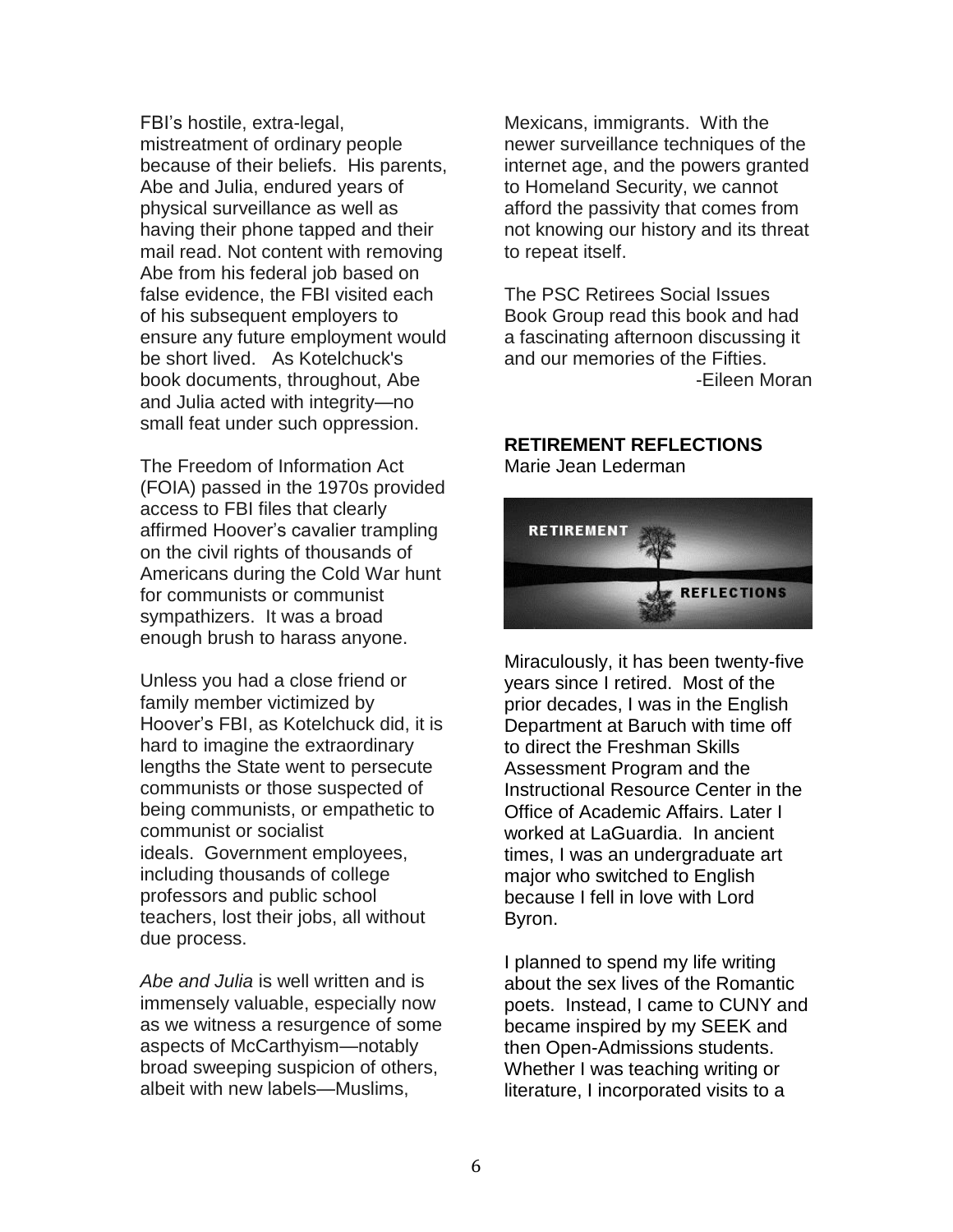museum or theater, always culminating in a writing assignment. These were exciting and frustrating years. My colleagues and I shared CUNY's experiences through conferences, books and newsletters, leading to a greater focus on college teaching nationally.

For most of my life, I spent one night a week in a sculpture studio. When I retired I enrolled as a full-time sculpture student in the Art Students League and spent the next ten years there. I exhibited in group shows, eventually specializing in art medals. At one point I took a wax class given in a jewelry department and started making one-of-a-kind jewelry.

I have exhibited with an international group of art medalists in countries as diverse as Scotland, Finland, Portugal and Bulgaria. I exhibited with Canadian art medalists in Toronto and Ottawa. Last year I had some medals in a show of Japanese and American art medalists in Gallery H2O in Kyoto.

Some of my art medals are traditional, carved in wax and sent to a foundry to be cast in silver or bronze—think coins. More often I fabricate one-of-a-kind medals using metals, fossils, stones, pearls and other found objects.

When my husband Martin Benis (Baruch, accountancy) was alive we traveled extensively. Now my travel is mostly art-related. I look for objects in markets, fairs, antique shows, woods, beaches; later these become medals or jewelry. I bought a stone carving of a dragon and

some bamboo buttons in a temple fair in Kyoto. With vintage Japanese class pearls and pure silver, these became my KYOTO DRAGON [see photo] necklace.



In retirement it's hard not to think of years past—of triumphs, losses, our past selves. What I have been doing is both different from and an extension of what I have done all my life. Writing, sculpting and making jewelry come from the same place; I live in my mind and work with my hands. I've always been a traveler, and the last twenty-five years have been an extended trip. We all know where the trip ends. We can make all kinds of plans, but it's often the accidental byways that turn out to give the most pleasure and be the most fun.

**EDITOR'S NOTE.** Reflections on retiring, retirement and the long transition to this life we live as retirees are welcome features of this Newsletter. Each of us transitions differently—some with bumps in the road, others with leaps and bounds. Many of us in the PSC Retirees